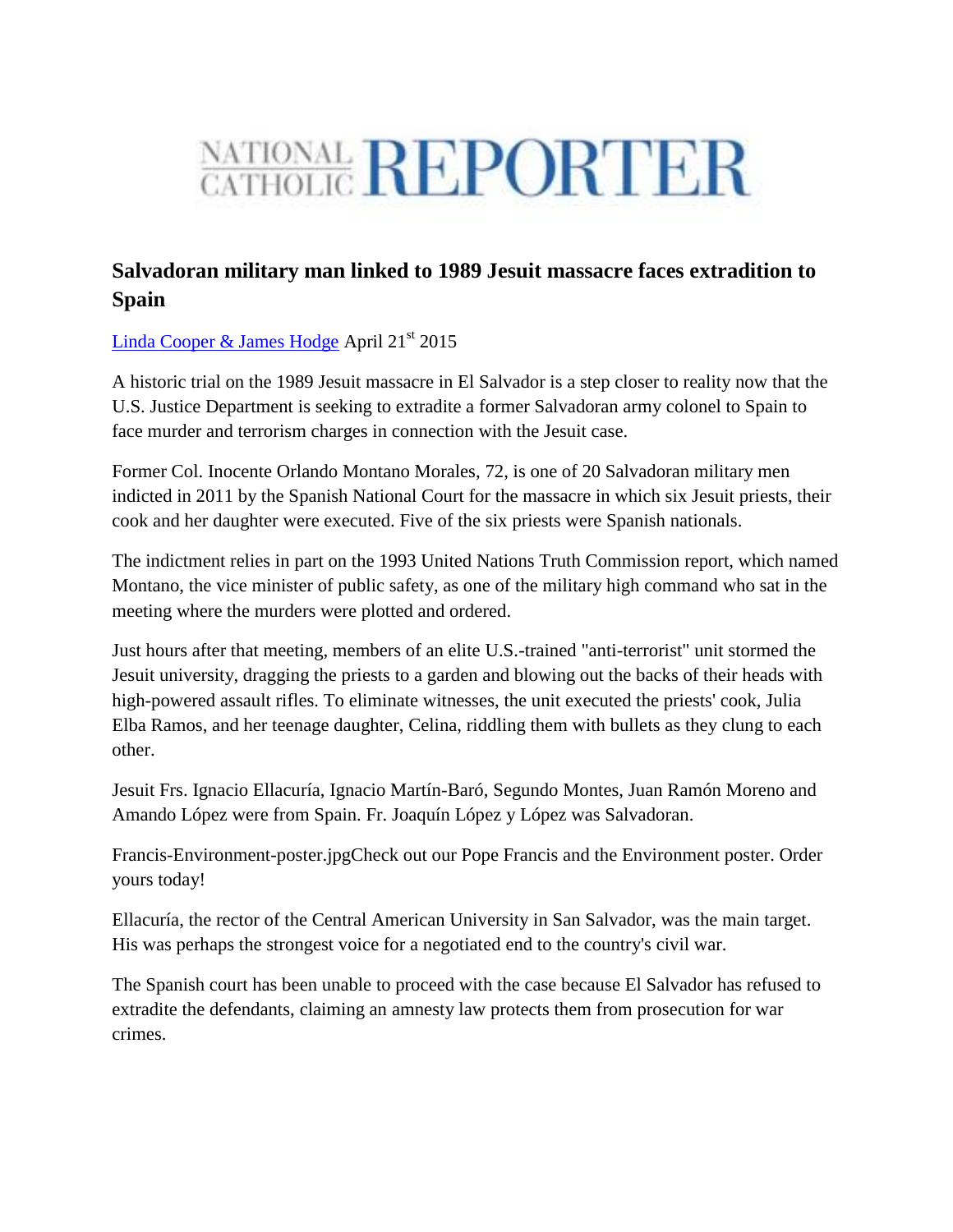Montano lost that immunity when he entered the United States illegally in 2002. For a decade, he lived near Boston until he was discovered in 2011 by the Center for Justice and Accountability, a human rights organization based in San Francisco.

After U.S. officials found he had falsified immigration documents, he was convicted of perjury and immigration fraud and sentenced to 21 months in a federal prison in North Carolina. He had just completed serving that sentence on April 16 when the Justice Department stepped in and asked a federal judge in North Carolina to extradite him to Spain.

In papers filed with the court, Justice Department lawyers also say that Montano "shared oversight responsibility over a government radio station that, days before the massacre, issued threats urging the murder of the Jesuit priests."

Montano is being held in custody until the court rules. If sent to Spain, Montano would be the highest-ranking official extradited from the United States for human rights abuses.

His extradition would enable the Spanish court to proceed with a trial that is 26 years overdue, said Almudena Bernabeu, an international attorney with the Center for Justice and Accountability.

Bernabeu in conjunction with the Spanish Human Rights Association filed the suit that led to the indictments in Spain in 2008. The Spanish court subsequently issued international warrants under the principle of "universal jurisdiction,'' which holds that some crimes against humanity are so heinous they can be prosecuted across international borders.

The trial, Bernabeu said, would consolidate everything that has been investigated in the last 25 years so the story of the massacre can be told "in a way that tells the complete truth and guarantees criminal accountability."

Bernabeu said she understands why Montano and other war criminals take a chance to come to the United States. "It's out of arrogance. They saw the United States as a friend. They never saw it as a threat. And they have their pensions, they keep a pretty low profile so they live comfortably." She said she has a harder time understanding how they get into the country.

And Montano wasn't the only Salvadoran officer named in the Spanish murder indictment who was tracked down in the United States by the Center for Justice and Accountability. Bernabeu said former Lt. Hector Ulises Cuenca Ocampo was discovered living in California and working for the Transportation Security Administration at the San Francisco International Airport.

After the Spanish indictments were made public in 2011, Cuenca Ocampo disappeared. The U.N. Truth Commission had publicly named Cuenca Ocampo, a former member of El Salvador's National Intelligence Department, as one of the participants in the Jesuit massacre.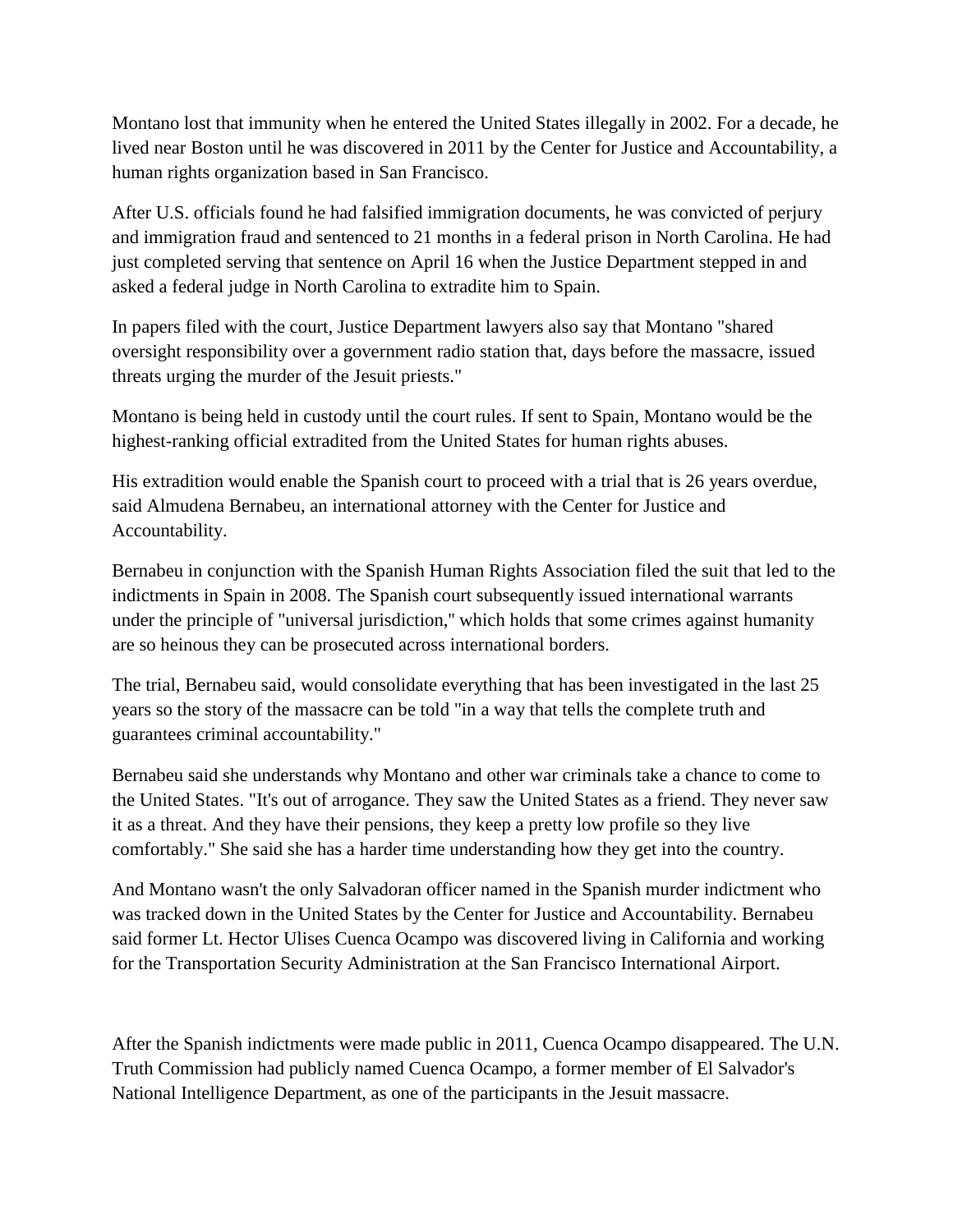Records show that two years after the massacre, the U.S. Army approved Cuenca Ocampo to take an advanced combat arms class at the Army's School of the Americas. Of the 27 Salvadoran military officers implicated by the U.N. Truth Commission for the Jesuit murders, 22 were graduates of the school, now known as the Western Hemisphere Institute for Security Cooperation.

Puzzling is how Montano got into the country. While Montano lied several times on immigration papers for temporary protected status, claiming never to have served in the military or to have received military training, he did not use a false name. His real name "should have sent up red flags," Bernabeu said.

Montano lived for a decade in Boston, the hometown of the late Congressman Joe Moakley, who spearheaded the congressional investigation into the Jesuit murders and reported the initial link between the Jesuit killers and their training at SOA.

The U.S. Army's records show that Montano received military training in 1970 at its School of the Americas.

In addition, the U.N. Truth Commission not only linked Montano to the military high command that ordered the Jesuit murders, but cited him for participating in a cover-up and pressuring "lower-ranking officers not to mention orders from above in their testimony."

He is also singled out in a 1990 U.S. Senate report titled, "Barriers to Reform: A Profile of El Salvador's Military Leaders."

The Senate report named Montano as one of 15 members of the Salvadoran High Command with dismal human rights records. It linked Montano not only to the Jesuit case, but to several other atrocities.

In August 1986, when Montano was commander of the Engineering Brigade, soldiers under his command kidnapped three brothers. "The next day, their bodies were reportedly found in the street with their throats cut and one's tongue cut out," the report says.

In July 1987, when Montano was commander of the 6th Brigade, soldiers under his command reportedly threw a grenade into a house, killing one and wounding eight others inside, including six children. The same month, soldiers under his command threatened a man who had refused to sell them bread and five days later "riddled him with bullets in his hammock, while simulating a firefight outside his house," the report said.

In January 1989, soldiers under his command seized two members of an agricultural cooperative. "The two men's bodies were found three days later with arms and ears cut off," the report said,